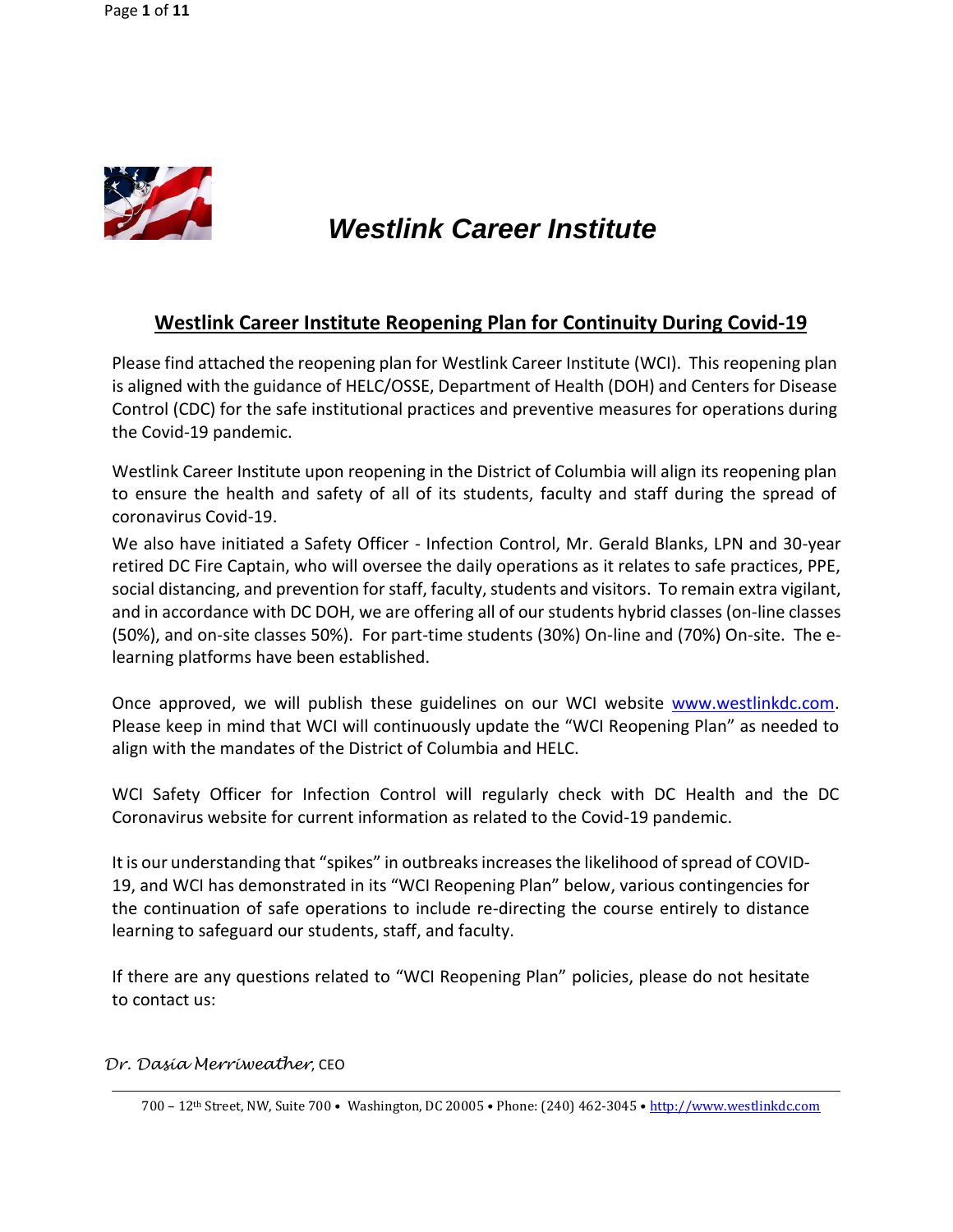# **Westlink Career Institute (WCI) – Reopening Plan of Operation with Contingencies**

# **A. Important Contacts & Timeframes**

- 1. WCI has established a Safety Infection Control Officer Captain Gerald Blanks, LPN, and 30-year DC Fire Department (retiree) to ensure proper protocols for safe reopening of WCI .
- 2. In the event that WCI identifies a student, faculty or staff member who has tested positive for Covid-19, WCI will notify: DC Health by emailing [coronavirus@dc.gov](mailto:coronavirus@dc.gov) and HELC/OSSE at [osse.elcmail@dc.gov](mailto:osse.elcmail@dc.gov) with the following information: "Covid-19 Consult" and the name and direct phone number of our Safety Infection Control Officer, accompanied by a short summarization of the incident or situation. The e-mail will be sent to both DC Health and OSSE.
- 3. The timeline for re-opening request is for August 1, 2020 through the mandated timeline initiated by Mayor Muriel Bowser Executive Order for operations for the District of Columbia as it relates to Covid-19 and Post-secondary instruction. During this timeline, to ascertain a "lowest risk" category with respect to Covid-19, WCI requests all courses to be initiated on-line through our already established elearning platforms and only utilize our re-opening plan for our hands-on skills labs component which will reduce direct contact by 80%. For example: a course that ordinarily requires 240 hours of on-site instruction would require 200 hours of elearning instruction through our LMS with JBLearning, and American Heart Association (AHA), and the student would only have to attend labs which is comprised of 20% of the curriculum. Our LMS for students has supplemented our curriculum for years, with interactive course rooms, e-simulations, and inter-active videos. We will continue our daily lectures, dialogues, questions, and learning experiences via live lectures (i.e., zoom or gotomeeting on a daily basis.

# **B. Support Safety of Employees and Students**

- 1. Daily Health Screening
	- a. WCI will perform a daily health screen for all of our students, faculty and staff entering the school building. Anyone entering the building will be required to wear a mask and/or face covering as well as adhere to the social distance guidelines. (There are NO Exceptions). Upon returning to class, all staff, students and faculty will have temperature checks prior to entering the WCI designated area by Security Personnel (provided by the building), and/or our Safety Officer prior to entering the WCI learning area. If the temperature is less than 100.4, the person will be allowed to sign in and proceed to the designated area of the building (i.e., administrative area, classroom area, computer lab area, student lounge area)
		- If the temperature is less than 100.4, the person will be allowed to sign in and proceed to the designated area of the building (i.e., administrative area, classroom area, computer lab area, student lounge area)
		- If the temperature is 100.4 or greater than 100.4, the person will be requested to leave the building and immediately contact their primary care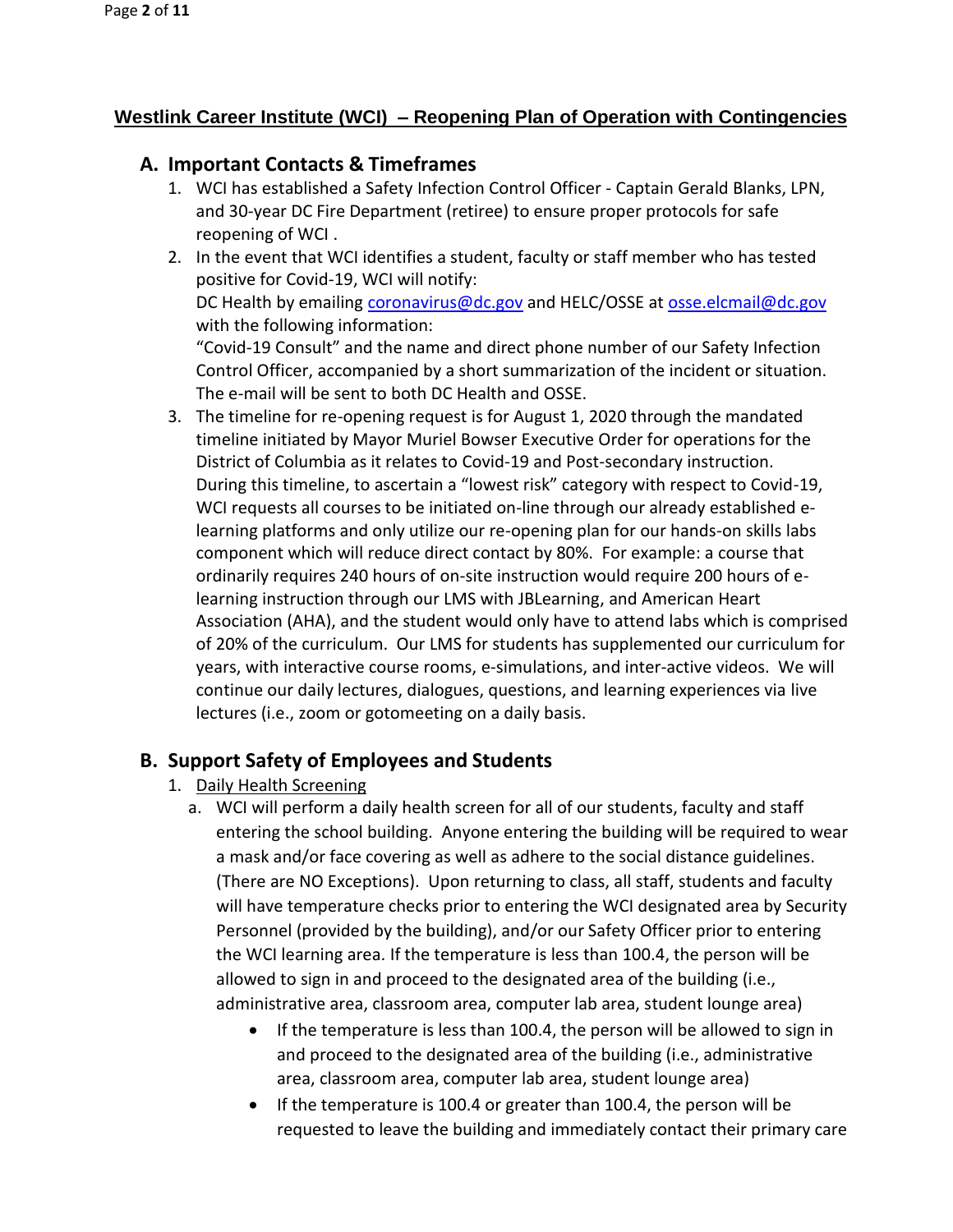provider (PCP). The student, staff or faculty will not be allowed back at the school until they have been cleared by their PCP. They are instructed to continue their studies or on-line instruction through our e-learning platform provided they are able. We will re-schedule the student to attend their labs after they have been cleared by their PCP.

- WCI policy has initiated for supporting safe and healthy learning conditions "Student Teams" in laboratory skills and hands-on sessions to prevent the transmission of COVID-19. For example, WCI Students will work in teams of no more than four (4) students per team. With no more than two (2) teams in the learning area at any given time on any given day. Each team will have proximal distance of greater than 6 ft. One instructor will be assigned to each team for the skills lab component. This reduces the proximity and contact of individuals and therefore limits the exposure in the event of an identified positive case.
- b. If a staff, faculty or student becomes symptomatic during the class time, that individual will be asked to leave the school and contact their PCP prior to returning. The individual will also be asked to follow the guidelines in their information packets regarding isolating, social distancing and safe practices to prevent the spread (at home) in the event they are positive for COVID-19. All faculty , staff and students directly exposed to a suspected Covid-19 positive individual (based on personal communication or observed symptoms), will be asked to self-quarantine for the 14-day period and must visit their PCP prior to returning.

If a staff, faculty, or student has been identified as infected with COVID-19 during the course, the individual will adhere to protocol by isolating themselves at home except for when medical treatment is needed and advised by their PCP. The individual will be informed that DOH will be notified and what to expect with respect to contact tracing to lessen the spread. The individual will also be asked to follow the guidelines in their information packets regarding isolating, social distancing, and safe practices to prevent the spread (at home).

In a circumstance where there is a confirmed COVID-19 case that has been on campus, it is critical to maintain confidentiality of the student or staff member as required by the Americans with Disabilities Act (ADA) and the Family Education Rights and Privacy Act (FERPA).

The "Student Lab Team" that the student or faculty member was assigned to will immediately be isolated and asked to have COVID-19 testing prior to their return. All communications regarding the infected individual will be held confidentially by WCI with the exception of informing DC local DOH and ensuring the team members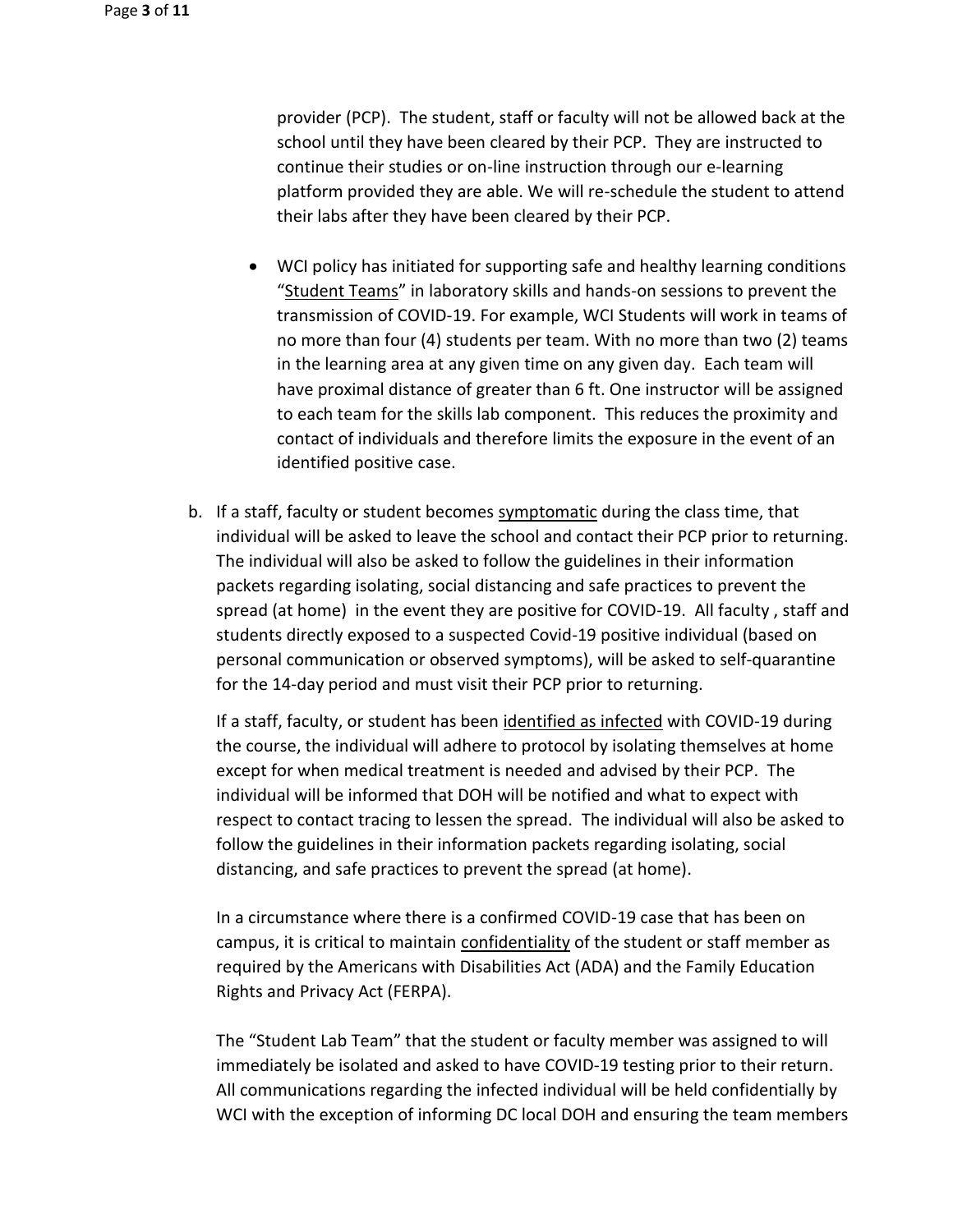in contact with the infected individual isolate themselves properly according to guidelines and recommendations and acquire the COVID-19 testing for clearance to return.

Medical information related to the COVID-19 Testing and/or positive test will be maintained in a student-centered health file separate from the academic file; however, made available to DC officials as required.

c. WCI will coordinate with local health officials at Department of Health (DOH) via email. The DOH will advise administrators with the proper course of action to determine if a short-term closure (2-5 days) of all campus buildings and facilities is needed. This timeframe will allow local health officials to make a determination and decide if an extended duration is needed to stop or slow the spread of COVID-19.

Messages regarding the recent "positively identified COVID-19 case" should counter potential stigma and discrimination. All faculty, staff must not divulge the name of the infected student or staff. However, we have no accountability when the student may take it upon themselves to share their status with their classmates. Nevertheless, no faculty or staff will inform students of the identity of the infected individual. All WCI faculty and staff and any students who become informed by the individual must display behaviors that do not stigmatize or show discriminatory behavior regarding the infected individual. Our emergency medical students have chapters associated with ethical behaviors, confidentiality, and hippa and are expected to utilize this training.

- 2. Encourage Health Practices
	- a. WCI policy ensures Adequate Supplies of soap, paper towels, hand sanitizer, wipes and tissue in support of healthy hygiene practices. The Safety Officer will order supplies on a monthly basis to ensure enough supplies for 30 days. The Safety Officer shall not stockpile supplies but secure no more than a 30 day supply. The order should be automated to prevent any lapse in receiving supplies for the school.

WCI policy also ensures that PPE is on-site for use by students, staff and instructors. PPE includes:

- Gowns
- Gloves
- Goggles
- Face shields

Students will be issued their own designated equipment (that is not to be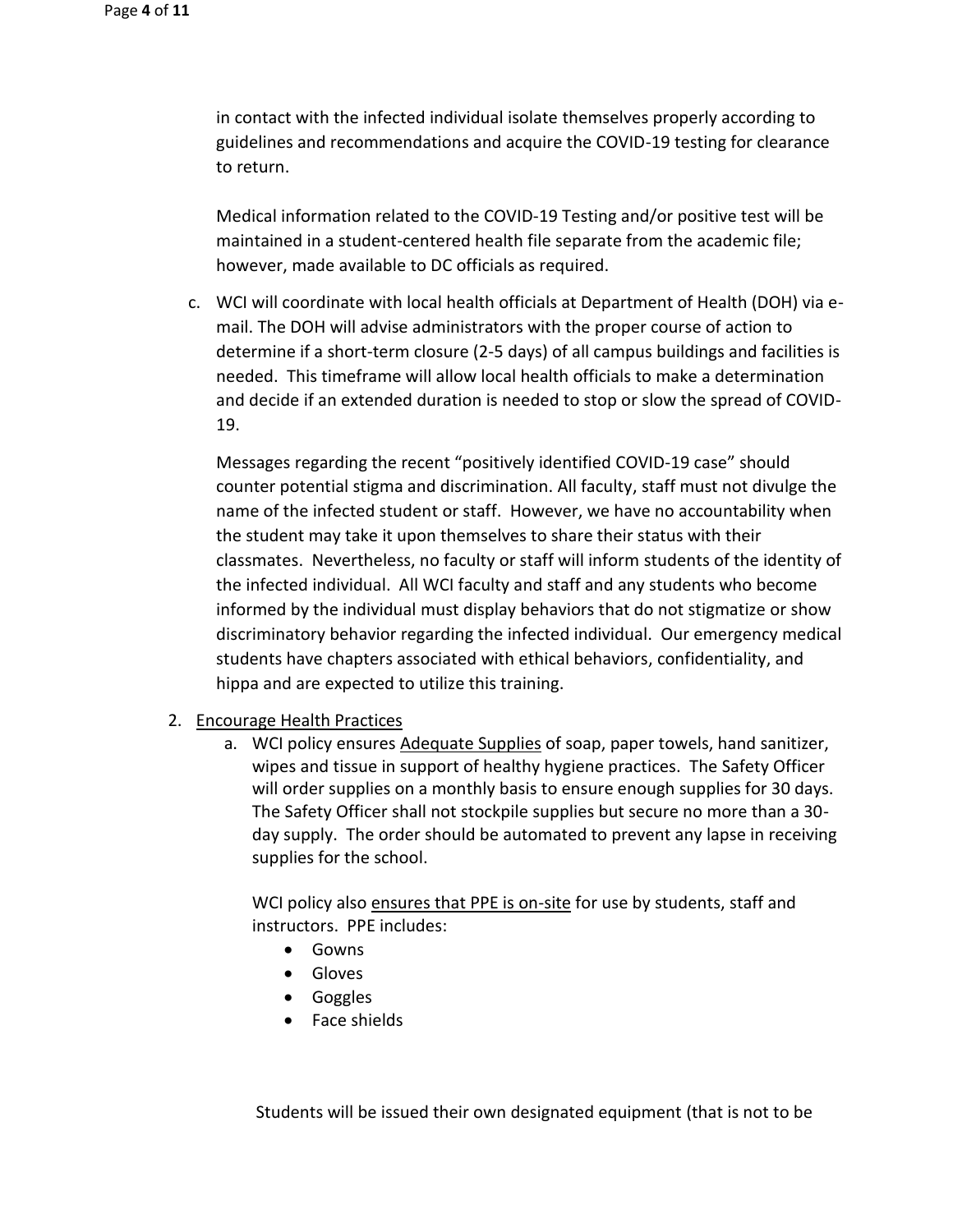shared) to include but not limited to

- Stethoscopes
- Gowns
- Hand Sanitizer
- Uniforms

Students, faculty and staff will be made aware of where PPE and cleaning supplies are centrally located within the school. The Safety Officer will ensure that all supplies are ordered and secured prior to student, staff and faculty arrival.

b. All students will the WCI Prevention Training prior to active on-site learning. Students informational packets for this training discusses the importance of personal practices such as washing hands (20) seconds with warm water and soap. The prevention training gives detailed instructions on personal practices that require the importance of hand washing frequently and/or using hand sanitizer with at least 60% alcohol…at home, at school, at work or in public spaces:

#### **Personal Practices – Washing or Sanitizing Hands Frequently**

- Before eating or preparing food
- Before touching your face
- After using restroom
- After leaving public places
- After blowing your nose, coughing or sneezing
- After handling your face covering
- After caring for someone sick
- After touching animals or pets
- Before hands-on skills sessions begin
- After hands-on skills session ends
- After touching equipment, door-knobs, light switches
- c. The WCI Prevention Training and informational packets inform students and staff regarding knowing the various symptoms of COVID-19 and identifying these symptoms in themselves and others:
	- Dry, hacking cough
	- Sore throat
	- Shortness of breath
	- Loss of smell
	- General malaise
	- Flu like symptoms
	- Diarrhea
	- Nausea

If any symptoms as described above, the student/staff should self-isolate and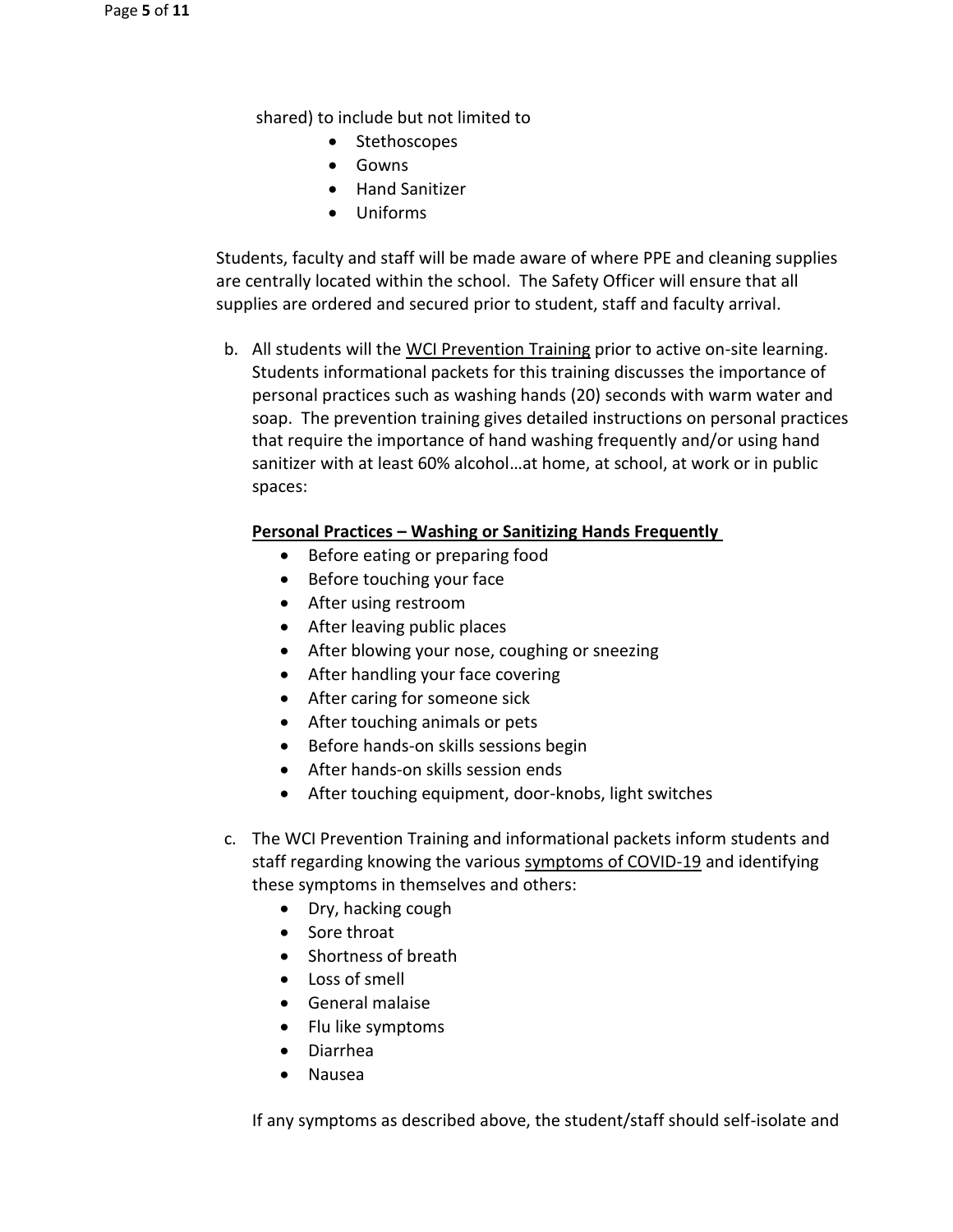contact their PCP for further assessment and interventions. The student/staff should not return to WCI until medical information is received from the PCP regarding COVID-19 positive or negative status.

- d. WCI "Prevention Education Policy" was initiated regarding COVID-19 pandemic and is established to:
	- Raise awareness and knowledge with respect to general safeguarding and hygienic practices for students, staff and faculty;
	- Allow staff, faculty and students to demonstrate this knowledge (by the utilization of preventive behaviors) in the school, workplace and at home with respect to COVID-19;
	- Recommend safer practices through understanding the responsibility of personal and collective behaviors as it relates to a pandemic such as COVID-19.
	- Discuss and distribute to all students, faculty, and staff. The School Administrator will ensure that all faculty, staff and students receive the information packet;
	- Dialogue with students regarding their Prevention Education Packet, the Safety Officer will "in detail" discuss the importance of good hygiene such as frequent handwashing, using hand sanitizer, PPE and understanding personal responsibility and the importance of social distancing in the prevention of transmitting COVID-19;
	- Cover in detail (CDC) recommendations for the following preventive measures:
		- o How Corona Virus Spreads (No Vaccine, Droplets, Person to Person, Asymptomatic Individuals who do not show symptoms)
		- o How to Protect Yourself and Others (Handwashing, avoid touching eyes, nose and mouth; monitor your daily health)
		- o Cloth Face Coverings
		- o Cleaning and Disinfecting Your Home, Workplaces and Schools
		- o Social Distancing
		- o Wearing Gloves
		- o PPE Personal Protective Equipment for EMS professionals
			- $\circ$  How to put on (Don) PPE Gear identify gear, hand hygiene, mount gown (ensure ties in place), N95 Mask, face shields, goggles, gloves should cover the cuff (wrist) of gown.
			- o How to take off (Doff) PPE Gear remove gloves (glove in glove or bird bread); remove gown gently avoiding forceful movements; rolling gown downward and dispose.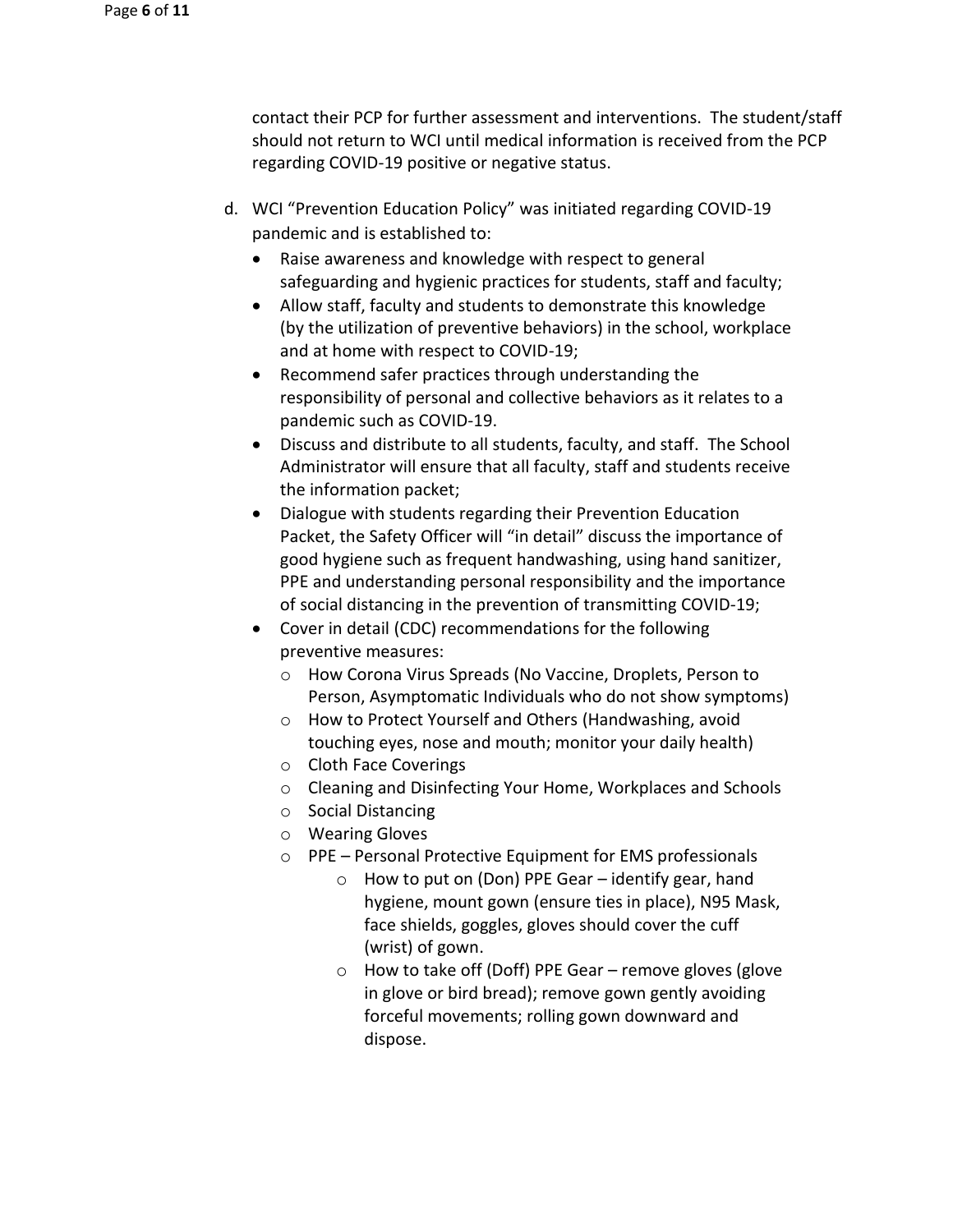- 3. High-Risk Individuals
	- a. The following considerations will be made for WCI staff that are high-risk and considered vulnerable due to pre-existing health conditions.
		- WCI policy is that if you have pre-existing conditions that would make you more susceptible you will be allowed to work from home
		- Conditions that warrant this must be approved by your PCP prior to transitioning to telework or virtual learning or instruction on our LMS.
	- b. Sick Leave we prefer for administrative and instructional staff to stay home if necessary (especially with pre-existing conditions that warrant susceptibility) as it is safer for you to not be exposed and handle your duties remotely from home.
		- As we know, becoming infected by COVID-19 with existing conditions such as diabetes, heart disease, auto immune deficiencies, etc. increases the likelihood of an infection becoming fatal. This is why we are prepared to transition all of our employees, staff and students in the event it is necessary.
		- WCI sick leave remains the same; in the event an employee cannot work or perform their duties on-line or by telework; due to exposure, infection or inability to work they may contact Department of Employment Services for unemployment compensation or Social Security Administration.
	- c. All employees, staff, student and faculty will not lose their positions as a result of a pandemic. Once the employee is cleared via negative COVID-19 testing they are welcome to resume their position. With respect to students, that are confirmed infected, isolating due to contact or self-quarantining due to exposure will not receive a negative grade for the course. They will be allowed to return to the school and complete their studies up to one (1) year.
	- d. We do not recommend domestic or international travel for our staff, students or faculty during this pandemic as it increases the likelihood of infection and spread of COVID-19. However; the following guidelines are in place:
		- Discourage visiting among families and friends during a pandemic
		- If you have an individual visiting you from another state or another country; that individual under the directive of the Mayor of DC must self-quarantine for 14 days – prior to visiting the family
- 4. Social and Mental Health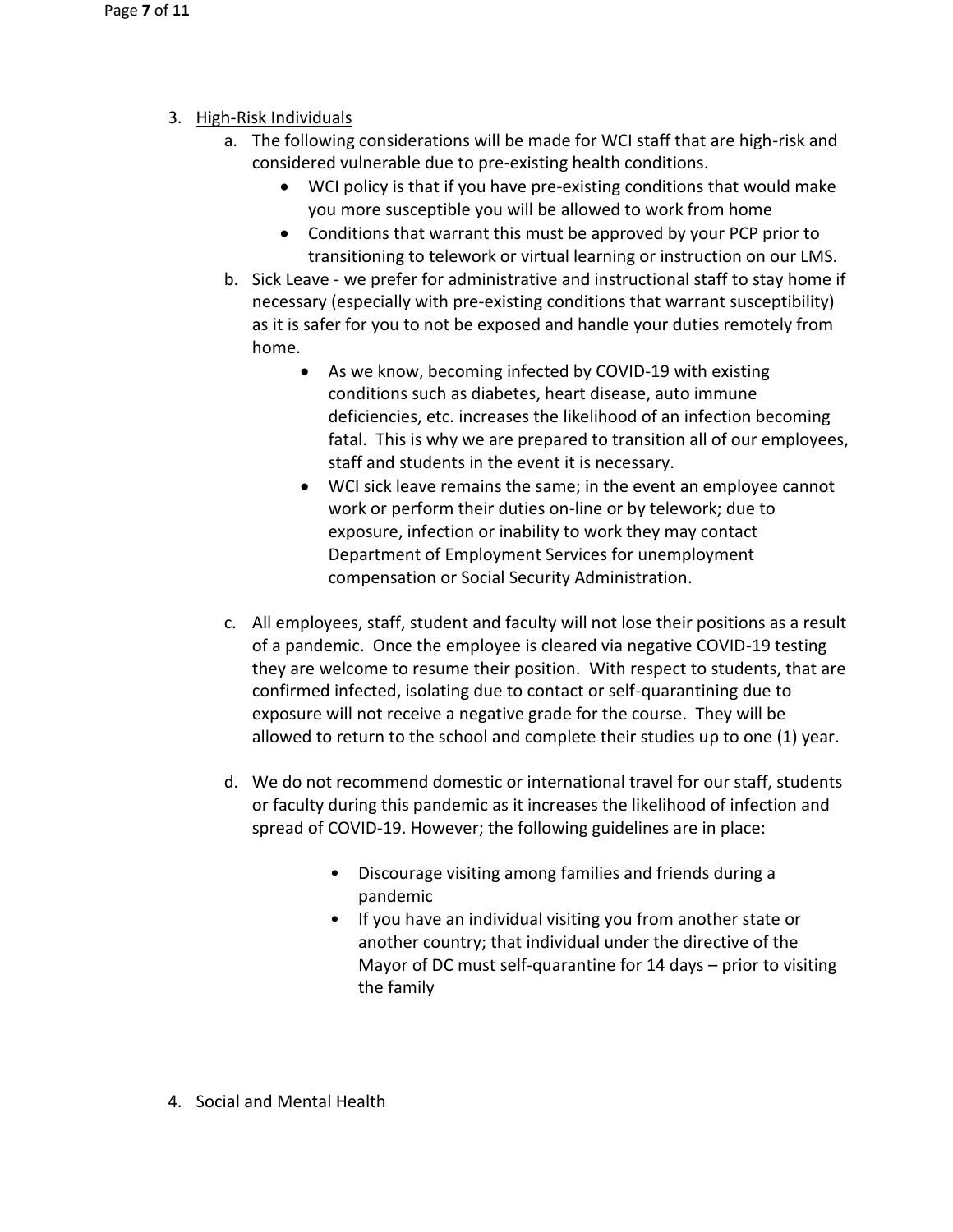a. Unethical Behaviors - WCI staff or students must not demonstrate any unethical behaviors or conduct in relation to an individual testing positive or symptomatic. All messages regarding a "positive COVID-19 case" on campus or "isolating protocols – 14 days" for being exposed or coming in contact should counter potential stigma and discrimination.

All faculty, staff must not divulge the name of the infected student or staff. However, we have no accountability when the student may take it upon themselves to share their status with their classmates.

Nevertheless, no faculty or staff will inform students of the identity of the infected individual. All WCI faculty and staff and any students who become informed by the individual must display behaviors that do not stigmatize or show discriminatory behavior regarding the infected individual. Our emergency services students have chapters associated with ethical behaviors, confidentiality, and hippa. WCI are bound by these as well as FERPA. Students and staff are expected to adhere.

b. Mental health services – Counseling services will be made available to all students and staff. WCI students will be able to contact "Student Services" Counseling throughout their course; and all faculty, instructors and administrative staff also have access to our counseling services. Counseling services was instrumental in the development of the "Prevention Education Training" information packets that are distributed to staff and students. The WCI counselor will work with the Safety Coordinator to ensure that staff and students issues are addressed as needed. All students and staff have the direct phone number of our WCI Counselor – Ms. Vanessa Stanton, PMC, Adult Ed.

### **C. Implement Controls to Limit Contact**

- 1. School Location Moved to Accommodate more Square Footage for Distancing
	- WCI has secured a location at 700-12<sup>th</sup> Street, N.W., Washington, D.C., 200005, Suite 700 to allow extra square footage for the Laboratory Skills "Hands-on" Sessions. This site will only require 20% of student to staff contact during the course; as the e-learning component is 80% for successful course completion.
- 2. Social Distancing Reduction of Classroom Size and Layout
	- WCI policy has been initiated for supporting safe and healthy learning conditions for all students and staff. WCI has designed the laboratory skills and hands-on component to consist of "Student Teams" to ensure physical distancing and limiting contact to prevent the transmission of COVID-19.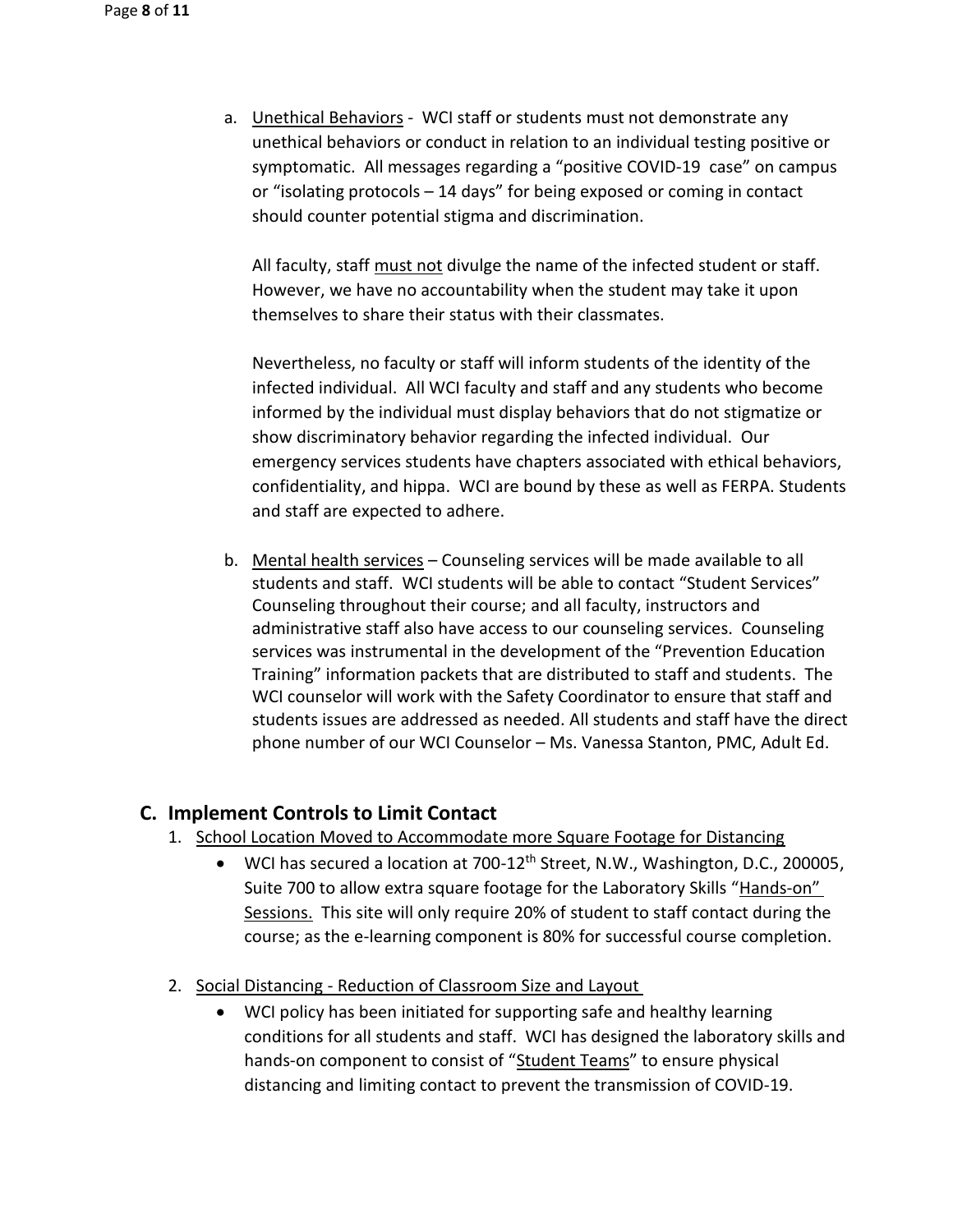- WCI Students will work in teams of no more than four (4) students per team. With no more than two (2) teams in the learning area at any given time on any given day. Each team will have proximal distance of greater than 6 ft. One instructor will be assigned to each team for the skills lab component. This reduces the proximity and contact of individuals and therefore limits the exposure in the event of an identified positive case.
- No person-to-person contact or person to manikin contact is allowed during skills laboratory training without the proper PPE mounted.
- Students or staff are not allowed to sit in close proximity while eating lunch or taking breaks.

### 3. Ensuring Masks

- All WCI employees, are required to wear cloth face coverings to prevent the spread of COVID-19. Except when eating or drinking. If your PCP has determined that a face mask is not conducive to your health, you are deemed "high risk", and a candidate for the "high risk" policy which transitions you to elearning instruction and administrative duties.
- All WCI students are required to wear cloth face coverings to prevent the spread of COVID-19. If your PCP has determined that a face mask is not conducive to your health, you are deemed "high risk" and a candidate for the "high risk" policy which transitions you to e-learning through our Learning Management System (LMS).
- When students or staff arrive to the building; they must be wearing a fitted cloth face covering; bandanas do not qualify as a cloth mask;
- If a student or faculty does not have a face mask, one will be provided for them by WCI and brought to the security desk prior to their entry into the building.
- All students and staff are informed that if they dismount their face mask during skills laboratory training; they will be subject to adverse actions.

## **D. Cleaning and Disinfecting**

WCI will follow all CDC guidance on cleaning and disinfecting the school, sanitizing surfaces and cleaning and sanitizing of equipment at the institution. The WCI policy for guidance for cleaning and disinfecting is in accordance with CDC recommendations for cleaning and disinfecting public spaces, workplaces, schools and homes. This policy will be given to all faculty, staff and students.

The WCI Guidance for Cleaning and Disinfecting policy was established to inform and/or remind our staff, students and faculty of the importance of maintaining hygienic and disinfecting practices in both public and private spaces to slow the transmission of COVID-19. The policy adheres to the following:

• Daily Cleaning and Disinfecting of Personal and Shared Spaces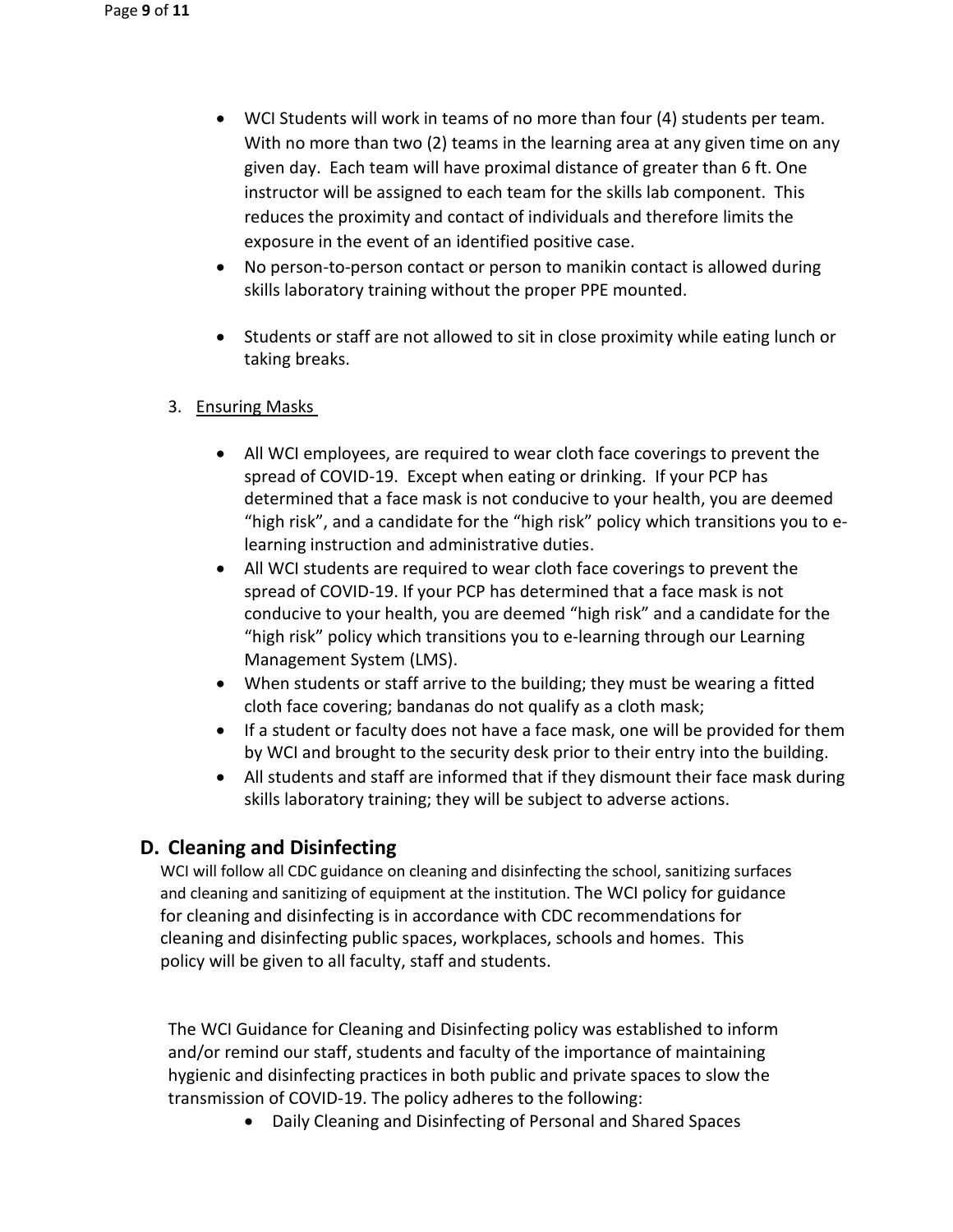(schools, work, home, public spaces) with EPA approved disinfectants to prevent transmission.

- As an added precaution, disinfectant wipes/spray will be provided for use during classes and in offices. Workspaces should be wiped down by individuals upon entering and before leaving a space.
- In offices, staff should clean their personal workspaces throughout the day as needed.
- Two-layered methods will be utilized at WCI, as the building lease secures cleaning and disinfecting on a daily basis with their cleaning crew. In addition, WCI staff and students will clean and disinfect their own personal areas prior to leaving. Disposable gloves and mask will be worn by all staff, students and faculty for skills instruction and daily cleaning practices.
- As a contingency, in the event of short-term or long-term shut down, the learning area will be cleaned before active learning resumes, and at the end of the daily course. Building maintenance ensures upkeep of the building during short-term and long-term shut-downs with respect to water, pipes, plumbing, and proper ventilation.
- Cleaning of Frequently Touched Surfaces The following surfaces are rendered "frequently touched surfaces" included in the daily cleaning routines at WCI:
	- o Tables, Desks, Chairs
	- o Computer Keyboards
	- o Door knobs
	- o Light switches
	- o Counter tops
	- o Handles
	- o Phones (all phones including cell phones)
	- o Toilets, faucets and sinks
	- o All Laboratory Equipment (including manikins)
- WCI faculty, staff and students will be encouraged to frequently wash hands with soap and water. WCI will utilize contactless hand sanitizers that contain at least 60% alcohol. Hand sanitizer will be placed centrally within the learning, administrative and lounging areas. Pump sanitizers will be utilized for back-up supplies. Currently, hot water with automated temperature faucets are placed in all of the restroom areas.

## **E. Building Considerations**

WCI lease for the  $700 - 12$ <sup>th</sup> street, NW Washington, DC location delineates all maintenance associated with the occupied and unoccupied space the responsibility of the